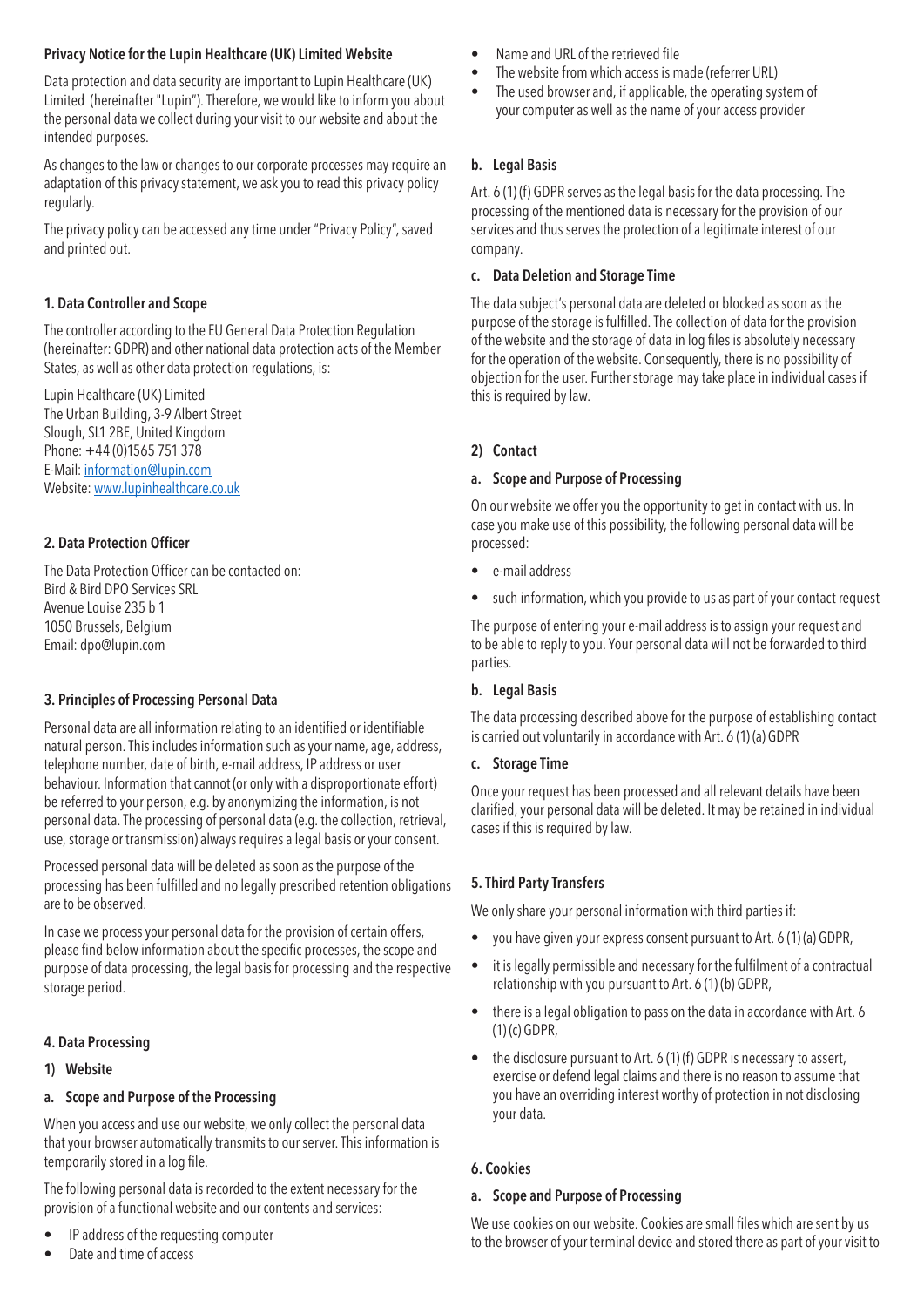our internet pages. Some functions of our website cannot be offered without the use of technically necessary cookies. Other cookies allow us to perform various analyses. Cookies are, for example, able to recognize the browser you are using when you visit our website again and to transmit various information to us. We can use cookies to make our internet offer more userfriendly and effective, for example, by tracking your use of our website and by determining your preferred settings (e.g. country and language settings). In case third parties use cookies to process information, they will collect the information directly from your browser. Cookies do not cause any damage to your device. They cannot run programs or contain viruses.

Various types of cookies are used on our website, the types and functions are explained in more detail below.

Our website uses transient cookies, which are automatically deleted when you close your browser. This type of cookie allows us to collect your session ID allowing you to assign different browser requests to a common session and enabling us to recognize your end device during visits to websites in one session.

These cookies are required for technical reasons so that you can visit our website and use the functions we offer. This applies, for example, to the following applications:

- viewed\_cookie\_policy Is the primary cookie that records the user consent for the usage of the cookies upon accept and reject. It doesn't track any personal data and is set only upon user action(accept/reject).
- cookielawinfo-checkbox-necessary/cookielawinfo-checkbox-nonnecessary – Records the default button state of the corresponding category. It works only in coordination with the primary cookie.
- Cookie Law Info Consent Records the default button state of the corresponding category & the status of CCPA. It works only in coordination with the primary cookie.

In addition, these cookies contribute to the safe and correct use of the website.

#### **b. Legal Basis**

Due to the described purposes of use the legal basis for the processing of personal data using cookies lies in Art. 6 (1) (f) GDPR. If you have given us your consent to the use of cookies on the basis of a reference ("cookie banner") given by us on the website, the lawfulness of the use is additionally governed by Art. 6 (1) (a) GDPR.

#### **c. Storage Time**

As soon as the data transmitted by the cookies is no longer necessary for the purposes described above, this information will be deleted. Further storage may take place in individual cases if this is required by law.

#### **d. Browser Settings**

Most browsers are already set to accept cookies by default. However, you can change your browser settings so that it only accepts certain cookies or no cookies at all. However, we would like to point out that you may no longer be able to use all the functions of our website if cookies are disabled by your browser settings on our website.

You can also use your browser settings to delete cookies already stored in your browser. Furthermore, it is possible to set your browser so that it informs you before cookies are stored. Since the different browsers may differ in their respective functions, we ask you to use the respective help menu of your browser for the setting options.

If you would like a comprehensive overview of all third-party access to your Internet browser, we recommend that you install specially developed plug-ins.

We do not use tracking and analysis on our website. tools to ensure continuous optimization and user-oriented design of our website. With the help of tracking measures it is also possible for us to statistically record the use of our website by visitors and to further develop our online offer for you with the help of the knowledge gained.

On the basis of these interests, the use of the tracking and analysis tools described below is justified in accordance with Art. 6 para. 1 s. 1 lit. f GDPR. The following description of the tracking and analysis tools also shows the respective processing purposes and the processed data.

# **8. Hyperlinks**

Our website contains hyperlinks to websites of other providers. When you activate these hyperlinks, you will be directed directly to the other providers' website. You will recognize this when the URL is changed. Please note that these websites have their own privacy policies and that we do not accept any responsibility or liability for these policies. Please check these policies before you submit any personal information to these websites.

# **9. Your Rights as a Data Subject**

If your personal data are processed, you are a data subject within the meaning of the General Data Protection Regulation (GDPR) and the following rights apply to you:

• Pursuant to Art. 15 GDPR you can request information about your personal data processed by us.

In particular, you may obtain information about the purposes of processing, the categories of personal data, the categories of recipients to whom your data have been or will be disclosed, the planned storage period, the existence of a right to correction, deletion, restriction of processing or objection, the right to lodge a complaint with a supervisory authority, the origin of your data, if not collected from us, about transfer to third countries or international organisations, and the existence of automated decisionmaking, including profiling and, where applicable, meaningful information about the logic involved.

- Pursuant to Art. 16 GDPR you can immediately demand the correction of incorrect data or the completion of your personal data stored with us.
- Pursuant to Art. 17 GDPR, you may request the deletion of your personal data stored by us, provided that the processing is not necessary to exercise the right to freedom of expression and information, to fulfil a legal obligation, for reasons of public interest or to assert, exercise or defend legal claims.
- Pursuant to Art. 18 GDPR, you can request the restriction of the processing of your personal data if you contest the accuracy of the data, if the processing is unlawful, if we no longer need the data and if you refuse their deletion because you need to establish, exercise or defend legal claims. You are also entitled to the right under Art. 18 GDPR if you have objected to the processing in accordance with Art. 21 GDPR.
- Pursuant to Art. 20 GDPR, you may request that the personal data you have provided us with be received in a structured, current and machinereadable format or you may request that it be transmitted to another person responsible.
- Pursuant to Art. 7 para. 3 GDPR you can withdraw your consent at any time. As a consequence, we are no longer allowed to continue the data processing based on this consent for the future.
- Pursuant to Art. 77 GDPR, you have the right to complain to a supervisory authority. You can contact the supervisory authority of your habitual residence, place of work or our company headquarters.